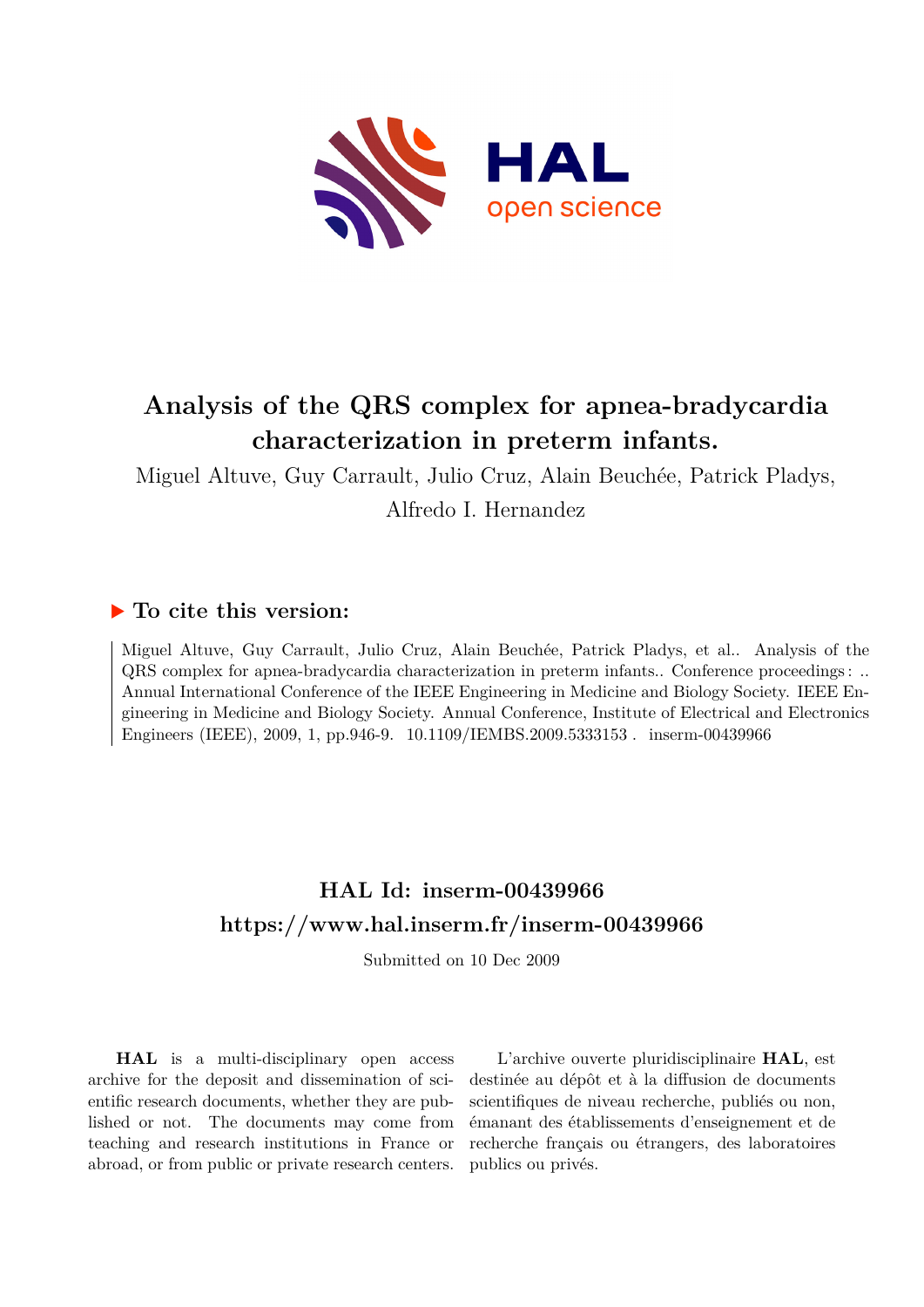## **Analysis of the** *QRS* **Complex for Apnea-Bradycardia Characterization in Preterm Infants**

M. Altuve, *Student Member, IEEE*, G. Carrault, J. Cruz, A. Beuchée, P. Pladys, A. Hernández

*Abstract***— This work presents an analysis of the information content of new features derived from the electrocardiogram (ECG) for the characterization of apnea-bradycardia events in preterm infants. Automatic beat detection and segmentation methods have been adapted to the ECG signals from preterm infants, through the application of two evolutionary algorithms. ECG data acquired from 32 preterm infants with persistent apnea-bradycardia have been used for quantitative evaluation. The adaptation procedure led to an improved sensitivity and positive predictive value, and a reduced jitter for the detection of the** *R***-wave,** *QRS* **onset,** *QRS* **offset, and iso-electric level. Additionally, time series representing the** *RR* **interval,** *R***-wave amplitude and** *QRS* **duration, were automatically extracted for periods at rest, before, during and after apnea-bradycardia episodes. Significant variations (***p***<0.05) were observed for all time-series when comparing the difference between values at rest versus values just before the bradycardia event, with the difference between values at rest versus values during the bradycardia event. These results reveal changes in the** *R***wave amplitude and** *QRS* **duration, appearing at the onset and termination of apnea-bradycardia episodes, which could be potentially useful for the early detection and characterization of these episodes.** 

#### I. INTRODUCTION

PNEA-BRADYCARDIA episodes are often observed in preterm infants. The repetition of these episodes has been associated with a poor neuromotor prognosis at 3 years [1] and has been identified as a predisposing factor to sudden-death syndrome in newborns [2]. Furthermore, these episodes extend the hospitalization periods and occasionally require telemonitoring at home. Therefore, in neonatal intensive care units, preterm infants undergo continuous cardiorespiratory monitoring to detect apnea-bradycardia episodes and to initiate quick nursing actions. Manual stimulation is the most common way to stop apnea-bradycardia episodes in preterm newborns, however, the intervention delay measured from the activation of the monitoring alarm to the application of the therapy remains long [3]. A

The cardiac cycle length (*RR* interval) extracted from the electrocardiogram (ECG) is generally used to detect apneabradycardia episodes. However, other parameters extracted from the ECG, like *R*-wave amplitude and *QRS* complex duration, could be also integrated in a new detection approach. Therefore, in this paper, three time series (*RR*, *R*-wave amplitude and *QRS* complex duration) were studied for periods at rest, before, during and after apnea-bradycardia episodes. To extract these series from the ECG, a *QRS* detector algorithm [4] followed by an ECG segmentation method [5] were applied. However, these methods were conceived for the analysis of adult ECG and should be adapted to the specific characteristics of the newborn's ECG. Evolutionary algorithms (EA) were chosen to realize these important steps.

#### II. METHODS

#### *A. Apnea-bradycardia ECG database*

 $\overline{a}$ 

Data were obtained from 32 premature infants, who presented more than one bradycardia per hour and/or the need for bagand-mask resuscitation. At the moment of the recording, the median birth weight was 1235 g, the median age was 31.2 weeks and the postnatal age was 12.1 days. Recordings were acquired using the PowerLab®/Chart v4.2® system and consisted of a 1-hour recording at a 400-Hz sampling rate of one lead ECG [6]. Bradycardia events were detected and annotated by analyzing the *RR* interval. A bradycardia episode was defined as  $RR \ge 600$  ms during 4 s or more [7]. Two database subsets were constructed:

 *DB1*: 50 ECG segments defined from 5 minutes before the beginning of a bradycardia until 2 minutes after the end and containing only one bradycardia event during this whole period. Only 27 patients presented at least one episode as described above. In *DB1* 51655 *R*-waves positions have been annotated.

Manuscript received April 23, 2009. This work was supported in part by the ECOS project.

M. Altuve is with the Department of Industrial Technology, Simon Bolivar University, Caracas, Venezuela, with the INSERM, U642, Rennes, France, and also with the LTSI, University of Rennes 1, France. (phone: +33-223-236220; e-mail:miguel.altuve@univ-rennes1.fr, maltuve@usb.ve)

G. Carrault and A. Hernandez are with the INSERM, U642, Rennes, France, and also with the LTSI, University of Rennes 1, Rennes, France (e-mail: guy.carrault@univ-rennes1.fr, alfredo.hernandez@univ-rennes1.fr).

J. Cruz is with the Department of Electronic and Circuit, Simon Bolivar University, Caracas, Venezuela (e-mail: juliocruz@usb.ve).

A. Beuchée is with the CHU Rennes, Department of Pediatrics, Rennes, France, and also with the INSERM, U642, Rennes, France, (e-mail: alain.beuchee@chu-rennes.fr).

P. Pladys is with the CHU Rennes, Department of Pediatrics, Rennes, France, with the INSERM, U642, Rennes, France, and also with the LTSI, University of Rennes 1, France (e-mail: patrick.pladys@chu-rennes.fr).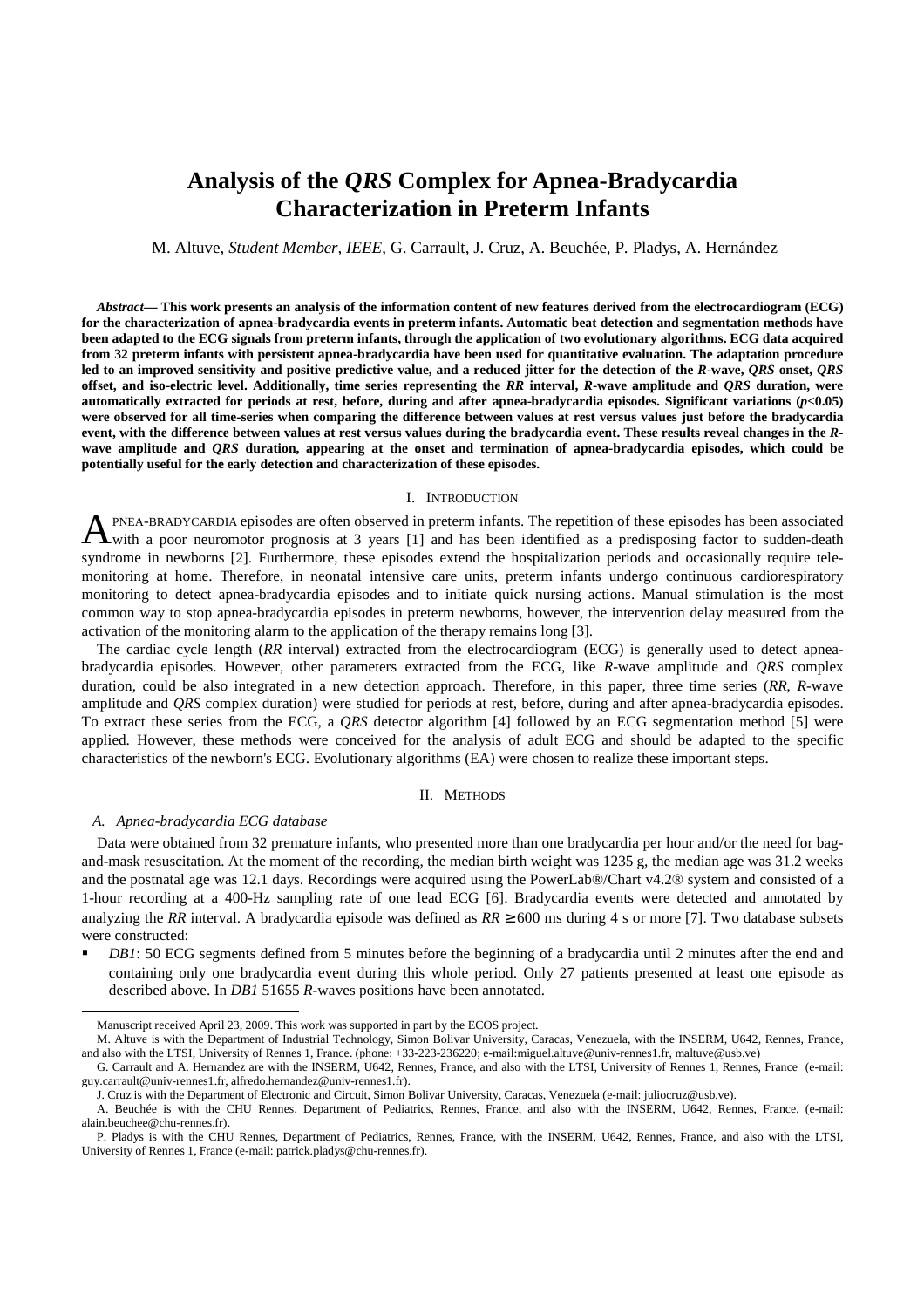*DB2*: 93 ECG segments randomly chosen from the entire database, but different from *DB1*, with at least one ECG segment per patient. *DB2* is characterized by normal heart rate (HR) and by one or more bradycardia episodes per segment. In *DB2* the position of the *R-*wave, *QRSon*, *QRSoff* and the iso-electric level have been annotated in 4464 beats.

#### *B. Beat detection process*

In the *ORS* detection algorithm [4], the ECG signal is processed by a cascade of low-pass and high-pass filters (cutoff frequencies *fcLow* and *fcHigh*), followed by a double differentiator filter, an amplitude squaring process and a moving-window integrator of width *TMWI*. The final step is based on adaptive thresholds, which are continually adjusted by a set of heuristic rules, to track the changes on the ECG signal. Opposed to [4], a buffer ( $T_{\text{Buff}}$ ) to collect the time history of the signal and the peak values of the transformed signal obtained after the moving-window integrator, and one set of thresholds referred to these peak values were used. The adaptive threshold (*THR*) is found by using

$$
THR = \beta Peak_{A_v} + \delta(\alpha Peak_{A_v} - \beta Peak_{A_v})
$$
 (1)

where *PeakAv* is the average of the *NP* most relevant peaks determined by using

$$
Peak_{Av} = \lambda \frac{1}{NP} \sum_{i=1}^{NP} Peak_i
$$
 (2)

and  $\delta$ ,  $\alpha$ ,  $\beta$ , and  $\lambda$  are constants. Peaks greater than *THR* are considered as a *QRS* complex. The algorithm applies a refractory period (*TRefr*) and a search window (*TPeak*) in the band-pass filtered signal for fiducial point (*FP*) detection. If a *QRS* is not found during *TRRlim*, the parameters are reset and a new *QRS* detection process begins from the last *QRS* correctly detected. Table I summarizes the parameters of the beat detector to be optimized.

#### *C. Automatic QRS segmentation process*

In the wavelet transform (WT) segmentation method [5], each detected beat is extracted from the ECG and delimited into a small temporal support around the *QRS* complex. Beat templates are created by the average of the most recent beats, detected in a time history of 10 seconds. Only beats presenting a normalized cross-correlation higher than 0.96 are used to update the beat template. The updated template is decomposed in five scales with an octave filter bank without decimation. Several search windows are used to find waves boundaries, e.g.  $T_{R1}$  and  $T_{R2}$  to identify the *R*-wave,  $T_{Olim}$  to find the *Q*-wave, and  $T_{Slim}$ for *S*-wave. By using (3), temporal parameters can be found as a scaled version  $(m)$  of the *RR* interval, for  $i \in R1$ , *R2*, *Olim*, *Slim.*

$$
T_i = m_iRR \tag{3}
$$

Two thresholds (*γQRSpre* and *γQRSpost*) are used to find significant slopes of the *Q* and *S* waves. *ξQRSon+* (or *ξQRSon-* ) and *ξQRSoff+* (or *ξQRSoff-*) are thresholds used to find *QRS* onset (*QRSon*) and offset (*QRSoff*). As proposed in [8], the iso-electric level position (*ISOp*) is determined as the flattest waveform of size  $T_{Iso}$  found on the time-window of  $T_{PQ}$  seconds preceding the *R*wave.  $T_{PQ}$  and  $T_{Iso}$  can also be represented as a function of the RR interval by using (3).

#### *D. Parameter optimization based on EA*

The parameters of the beat detection and WT segmentation methods have been adapted to the processing of ECG signals acquired from preterm infants. This problem can be viewed as the minimization of a cost function defined between the observation of the events (wave annotations) and the algorithm output (wave detection). Evolutionary algorithms (EA), optimization methods inspired from natural selection, have shown to be well adapted to solve this kind of multidimensional problems [9]. A similar optimization problem of a signal processing chain, presenting in detail the optimization methodology, has recently been published by our laboratory [5]. Two independent EA were sequentially applied: *EA1* optimizes the parameters of the beat detector and *EA2* optimizes the parameters of the *QRS* segmentation method. Such a partitioning is possible because the *QRS* segmentation will be optimal only if the beat detector is previously optimized. The cost function (*C*) to be minimized by each EA is given by:

$$
C = \sum_{i=1}^{I} (\mu D J_i + \sigma D J_i + Perr_i)
$$
 (4)

for  $i \in FP$ , *R*-wave, *QRSon*, *QRSoff*, *ISOp*. It combines three criteria: *i*) mean detection jitter ( $\mu$ *DJ*) computed as the average of the jitter between the annotation and the detection over all ECG segments; *ii*) standard deviation of the detection jitter (σ*DJ*) determined as the average of the standard deviation of the detection jitter of each segment over all ECG segments; and *iii*) error detection probability (*Perr*) calculated by using:

$$
Perr_i = \sqrt{(1 - S_i)^2 + (1 - PPV_i)^2}
$$
 (5)

where  $S =$  sensitivity,  $PPV =$  positive predictive value,  $i \in FP$ , *R*-wave, *ORSon*, *ORSoff*, *ISOp*.

To create the initial population for *EA1*, parameters to be optimized were increased and decreased from [4], whereas for *EA2*, scaled parameters defining the different temporal supports were defined from possible extreme positions and durations of each wave and scaled parameters related to thresholds were increased and decreased from [5]. Ranking selection method,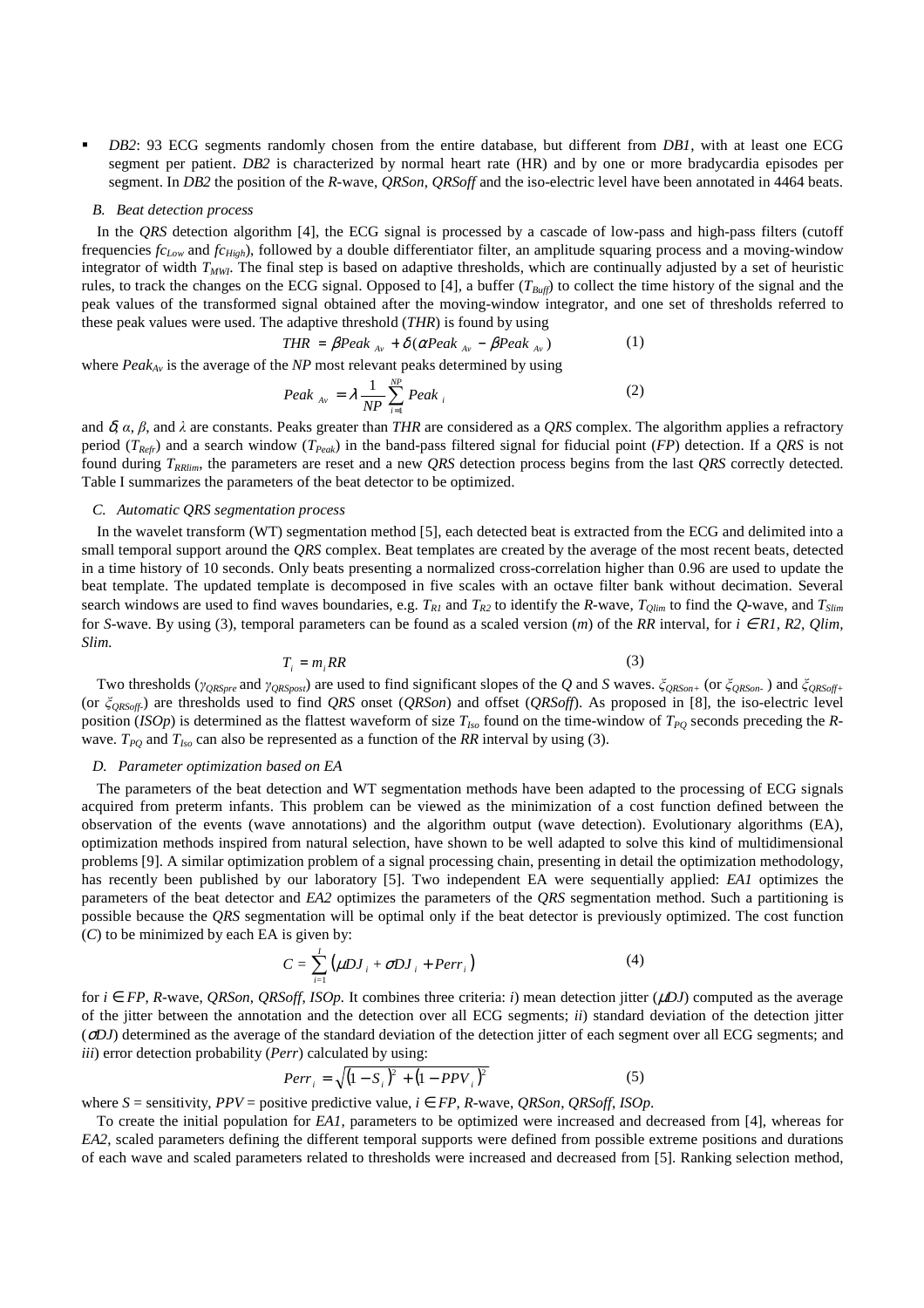simple, arithmetic and heuristic crossover, and multi-non-uniform and non-uniform mutation were used [9]. Both EA were applied for 80 generations with 200 individuals, with a probability of crossover of 0.7 and a probability of mutation being high during the first generations and low at the end [10].

A performance comparison before and after parameter optimization was made, by evaluating the sensitivity, the PPV, the µ*DJ* and the σ*DJ* on the test sets.

#### *E. QRS complex analysis*

Series of *RR*, *R*-wave amplitude (*RAmp*) and *QRS* duration (*QRSDur*) were determined and analyzed for each ECG segment from *DB1*. Four intervals were used for analyzing each series: *i*) *T1*: from 5 minutes before the bradycardia until the second minute, containing the HR in rest (without any perturbation related to an apnea-bradycardia event); *ii*) *T2*: from minute 3 to 5, without bradycardia but the apnea episode has already begun; we would like to find some relevant information that arrives just before the bradycardia event; *iii*) *T3*: during the bradycardia event (apnea and bradycardia episodes are present); and *iv*) *T4*: from the end of the bradycardia and with a duration of 2 minutes, where, generally, the HR returns to its rest value. *RAmp* time-series were normalized by dividing by the highest value found in interval *T1*. The weighted mean  $(w\mu)$  and the weighted standard deviation  $(w\sigma)$  were computed for each interval for all time series. The average of the absolute difference of the mean ( $\mu$ *AD*) between values on interval *T1* (considered as reference) and the other intervals was calculated for all segments as follows:

$$
\mu AD_{T1-Ti} = \frac{\sum_{x=1}^{X} |\mu TS(x)_{T1} - \mu TS(x)_{Ti}|}{X}
$$
 (6)

where  $TS \in RR$ ,  $R_{Amp}$ ,  $QRS_{Dur}$ ;  $i \in 2, 3, 4$ ;  $X$  are the available ECG segments;  $\mu TS(x)_{Ti}$  is the mean of *TS* computed for each segment *x* of each interval *Ti*. The average of the absolute difference of the standard deviation ( $\sigma$ *AD*) was estimated in a similar fashion.

Mann–Whitney U statistical hypothesis tests was used to analyze the variations between intervals, where a p-value of *p*<0.05 is considered significant.

#### III. RESULTS

Results are presented in tree parts: *i*) conditions for the application of the EA, *ii*) the performance of the beat detection and WT segmentation methods, and *iii*) the *QRS* complex analysis for apnea-bradycardia characterization.

#### *A. Evolutionary Algorithm*

Two learning sets (*LS1* and *LS2*) and two test sets (*TS1* and *TS2*) were constructed to carry out the optimization:

- *LS1*: used for *EA1* and composed of 2500 beats (50 beats per segment) obtained from *DB1,* where the first 25 ECG segments, extracted from the first part of each ECG segment, do not present any bradycardia episodes (mean *RR* interval of 400.89 ± 13.02 ms), whereas the other 25 ECG segments present bradycardia episodes (mean *RR* interval of 584.38 ± 161.79 ms).
- *LS2*: used for *EA2* and composed of 2256 beats from 47 ECG segments obtained from *DB2*. In this set, 34 ECG segments (1632 beats) present a normal HR (*RR* interval of  $402.39 \pm 6.06$  ms), the other 13 ECG segments (624 beats) contain bradycardia episodes ( $RR$  interval of  $534.02 \pm 115.14$  ms).
- *TS1*: used to test the optimal parameters found for *EA1* and composed of the entire *DB1*.
- *TS2*: used to test the optimal parameters found for *EA2* and composed of 2207 beats from the rest of the 46 ECG segments obtained from *DB2*. This set presents a normal HR (*RR* interval  $404.19 \pm 8.34$  ms).

Several *QRS* morphologies are present in these datasets.

#### *B. Beat detection and WT segmentation performance*

Parameters of the beat detector, before and after the optimization methodology, by using *EA1* on *LS1*, are presented in Table I. Compared to those used in adults by [4], optimal parameters show an increase in the cutoff frequencies of the lowpass and high-pass filters that obviously are related to the fact that the *QRS* of preterm infants are generally thinner and have higher frequency content than the *QRS* of adults. Also, it is observed a decrease in the size of the window for moving-average integration that can also be explained by the higher frequency content of the newborn's *QRS*. These parameters have been used to evaluate the performance of the *QRS* detection method on *TS1*.

Optimal parameters related to temporal search windows of the WT segmentation process, by using *EA2* on *LS2*, are:  $m_{RI}$ =0.1211,  $m_{R2}$ =0.099,  $m_{Olim}$ =0.1003,  $m_{Slim}$ =0.1170,  $m_{PO}$ =0.1192,  $m_{Iso}$ =0.0149. An example of the optimal parameters, using a typical *RR* interval of 400 ms is illustrated in Table II. A comparison between our approach and [5], [6] is shown. It is clearly observed a reduction of all the search windows in our approach. These parameters have been used to evaluate the performance of the *QRS* segmentation method on the *TS2*.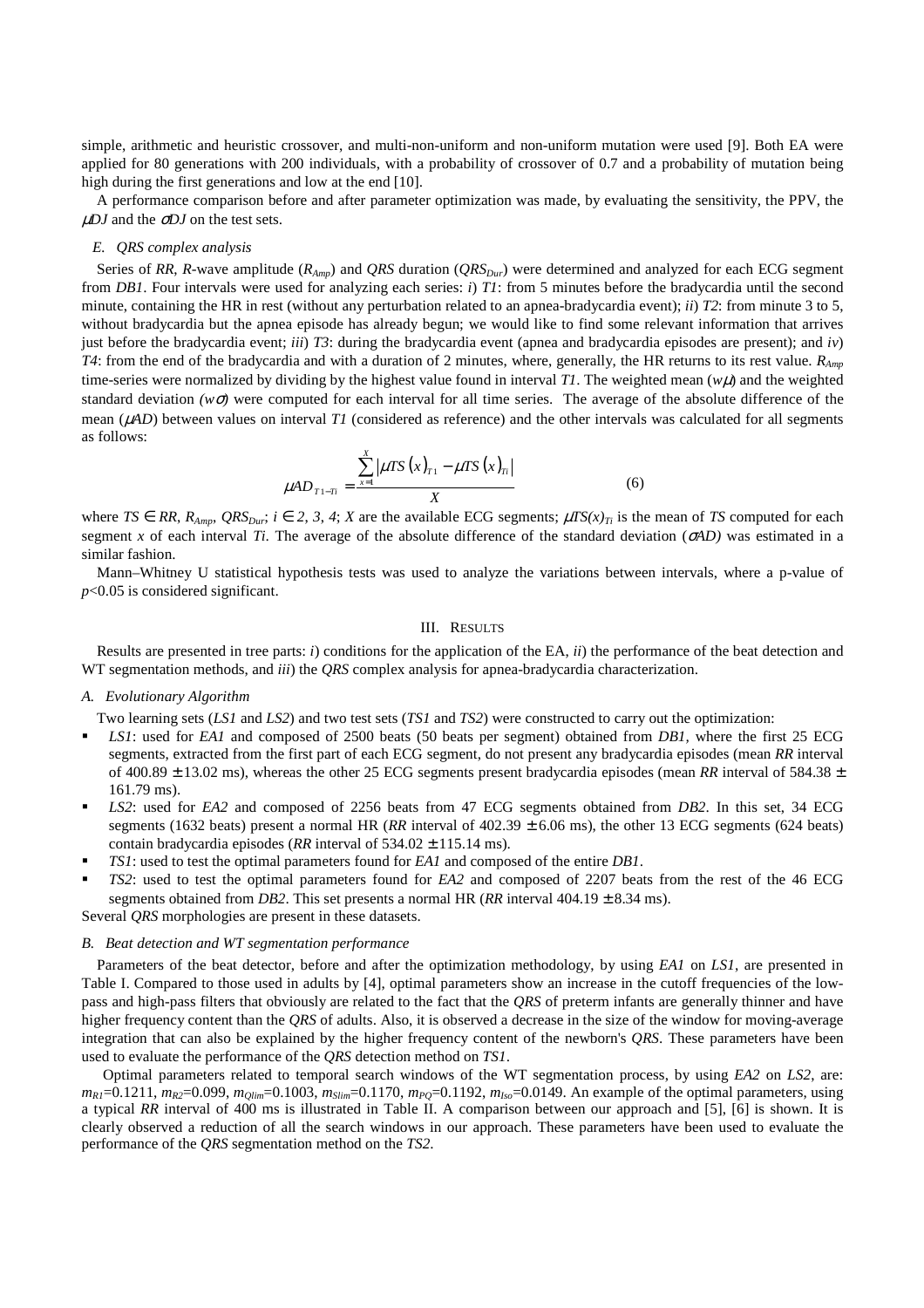Table III shows sensitivity, PPV, µ*DJ* and σ*DJ* of the beat detector and the WT segmentation method, before and after the optimization process. Sensitivity and PPV were obtained by using a 10 ms search window. The Table shows an improvement in the detection of the *QRSon*, *QRSoff* and *Isop*, and in the detection of the *FP* excepting σ*DJ*. Performance results are comparable to those reported in the literature by using standard adult's ECG databases [4], [5].

#### *C. QRS complex analysis*

Table IV shows the *wµ*, *w*σ,  $\mu AD$  and  $\sigma AD$  for all time series *RR*, normalized  $R_{Amp}$  (*NR<sub>Amp</sub>*), and QRS<sub>Dur</sub>. Results for *RR* and *QRSDur* show the highest values for *T3* (bradycardia event), followed *T2*, and the lowest values for *T1*. The lowest value of the  $w\mu$  for *NR*<sub>*Amp*</sub> is obtained for *T3* (as well as the highest value for the  $w\sigma$ ). A diminution is observed in the  $w\mu$  from *T1* to *T3* as well as an increase in the  $w\sigma$  from *T1* to *T3*. For all the time series, higher values of the  $\muAD$  and the  $\sigmaAD$  are obtained between *T1* and *T3*.

Significant differences between intervals *T1* and *T3* were observed for the *RR* time series (*p*<0.0001). Additionally, significant variations were observed for all time series when comparing *T1*-*T2* vs. *T1*-*T3* (*p*<0.0005) and *T1*-*T3* vs. *T1*-*T4*  ( $p$ <0.05). Time series RR, normalized  $R_{Amp}$ ,  $QRS_{Dur}$ , and an ECG segment with *QRS* segmentation are illustrated in figure 1. Changes in the *R*-wave amplitude are clearly observed in figure 1(c), related to the bradycardia episode shown in the *RR* time series in figure 1(a).

#### IV. CONCLUSION

This paper presents the adaptation of a beat detector and a WT segmentation method, to the preterm newborn's ECG. Optimal parameters found by using evolutionary algorithms have improved the performance of both methods.

By analyzing the *RR*, *R*-wave amplitude, and *QRS* complex duration from 50 ECG segments from 27 preterm infants, it was observed a statistical significant modification in the amplitude of the *R*-wave and in the duration of the *QRS* complex, associated with the onset of the apnea-bradycardia episodes. These findings show the potential benefit of a multivariate approach to early apnea-bradycardia detection and characterization.

#### **REFERENCES**

- [1] A. Janvier, M. Khairy, A. Kokkotis, C. Cormier, D. Messmer, and K.J. Barrington, "Apnea is associated with neurodevelopmental impairment in very low birth weight infants," *J. Perinatol.*, vol. 24, no. 12, pp. 763-768, Dec. 2004.
- [2] T.M. Baird, "Clinical correlates, natural history and outcome of neonatal apnea," *Semin. Neonatol.,* vol. 9, no. 3, pp. 205-211, June 2004.
- [3] R. Pichardo, J.S. Adam, E. Rosow, and J. Bronzino, "Vibrotactile stimulation system to treat apnea of prematurity," *Biomed. Instrum. Technol.,* vol. 37, no. 1, pp. 34-40, Jan. 2003.
- [4] J. Pan, and W.J. Tompkins, "A real-time QRS detection algorithm," *IEEE Trans. Biomed. Eng.*, vol 32, no. 3, pp. 230-236, Mar. 1985.
- [5] J. Dumont, A. Hernández, and G. Carrault, "Improving ECG Beats Delineation With an Evolutionary Optimization Process," *IEEE Trans. Biomed. Eng.*, to be published.
- [6] A. Beuchée, "Intérêt de l'analyse de la variabilité du rythme cardiaque en néonatalogie comportement des systèmes de régulation cardiovasculaire dans le syndrome apnée/bradycardie du nouveau-né," Ph.D. Thesis, Medicine School. Rennes 1 University, Rennes, France, 2005.
- [7] C.F. Poets, V.A. Stebbens, M.P. Samuels, and D.P. Southall, "The relationship between bradycardia, apnea, and hypoxemia in preterm infants,".*Pediatr. Res*., vol. 34, no. 2, pp. 144-147, 1993.
- [8] A. Smrdel, and F. Jager, "Automated detection of transient ST-segment episodes in 24 h electrocardiograms," *Med. Biol. Eng. Comput.*, vol. 42, no. 3, pp. 303-311, May. 2004.
- [9] A.E. Eiben, and J.E. Smith, "Introduction to Evolutionary Computing," Berlin: Springer-Verlag, 2003, ch.3.
- [10] T. Bäck, and M. Schütz, "Intelligent mutation rate control in canonical genetic algorithms," *in Proc. 9th Intern. Symp. Method. Intellig. Systems,* 1996, pp. 158–167.

TABLE I

| PARAMETERS OF THE BEAT DETECTION METHOD AND ITS VALUES<br>BEFORE AND AFTER THE OPTIMIZATION PROCESS |               |           |       |  |
|-----------------------------------------------------------------------------------------------------|---------------|-----------|-------|--|
| Parameter                                                                                           | <b>Before</b> | After     | Units |  |
| $fc_{Low}$                                                                                          | 15            | 18.567    | Hz    |  |
| $f_{CHigh}$                                                                                         | 5             | 7.6288    | Hz    |  |
| $T_{MWI}$                                                                                           | 150           | 55.2419   | ms    |  |
| $T_{\text{Buff}}$                                                                                   | 5000          | 4453.9285 | ms    |  |
| NP                                                                                                  | 5             | 12        | Peaks |  |
| λ                                                                                                   | 0.2           | 0.2708    |       |  |
| $\alpha$                                                                                            | 0.8           | 0.6711    |       |  |
| β                                                                                                   | 0.2           | 0.3108    |       |  |
| $\delta$                                                                                            | 0.31          | 0.3659    |       |  |
| $T_{Refr}$                                                                                          | 200           | 256.7595  | ms    |  |
| $T_{Peak}$                                                                                          | 20            | 45.8864   | ms    |  |
| $T_{R}$ Rlim                                                                                        | 1500          | 1811.2468 | ms    |  |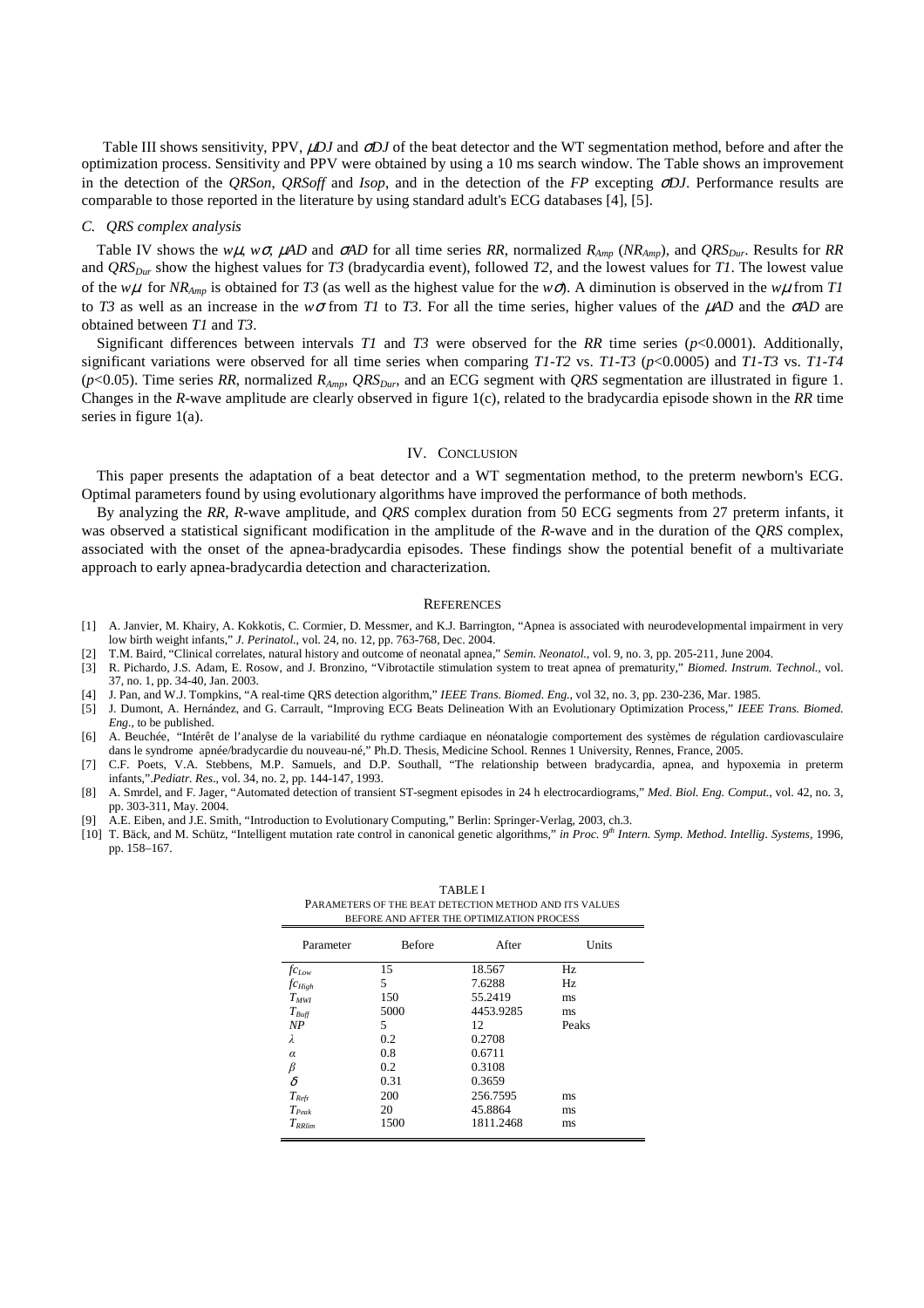| <b>TABLE II</b>                                            |
|------------------------------------------------------------|
| SEARCH WINDOWS AND THRESHOLDS FOR A RR INTERVAL OF 400 MS. |
| AND THE PARAMETERS USED BY DUMONT ET AL SMRDEL AND JAGER   |

| Parameter                       | Our approach       | Dumont et al.    | Smrde, and Jager |
|---------------------------------|--------------------|------------------|------------------|
| $T_{RI}$                        | 48.44 ms           | $118$ ms         |                  |
| $T_{R2}$                        | 39.6 ms            | $111 \text{ ms}$ |                  |
| $T_{Qlim}$                      | $40.12 \text{ ms}$ | $88 \text{ ms}$  |                  |
| $T_{\text{Slim}}$               | 46.8 ms            | $154$ ms         |                  |
| <i>YORSpre</i>                  | 0.1241             | 0.09             |                  |
| <b>YORSpost</b>                 | 0.0909             | 0.11             |                  |
| $\breve{\zeta}$ QRSon+          | 0.0486             | 0.07             |                  |
| $\zeta_{QRSon}$                 | 0.0800             | 0.07             |                  |
| $\xi_{\textit{QRSoff}\text{+}}$ | 0.1635             | 0.21             |                  |
| $\zeta_{ORSoft}$                | 0.6995             | 0.23             |                  |
| $T_{PO}$                        | 47.68 ms           |                  | $108$ ms         |
| $T_{Iso}$                       | 5.96 ms            |                  | $20 \text{ ms}$  |

TABLE III BEAT DETECTION AND QRS SEGMENTATION PERFORMANCE, BEFORE AND AFTER THE OPTIMIZATION PROCESS

| Criteria         |      | FP    | R-wave | <b>ORSon</b> | <i><b>ORSoff</b></i> | <i>ISOp</i> |
|------------------|------|-------|--------|--------------|----------------------|-------------|
| S(%)             | Bef. | 88.12 | 98.46  | 40.33        | 77.07                | 0           |
|                  | Aft. | 97.23 | 98.46  | 90.21        | 80.24                | 80.61       |
| PPV(%)           | Bef. | 88.38 | 98.46  | 40.33        | 77.07                | 0           |
|                  | Aft. | 97.95 | 98.46  | 90.21        | 80.24                | 80.61       |
| $\mu DJ$ (ms)    | Bef. | 4.29  | 1.39   | 43.48        | 7.81                 | 48.88       |
|                  | Aft. | 2.18  | 1.69   | 3.07         | 4.49                 | 4.29        |
| $\sigma DJ$ (ms) | Bef. | 12.61 | 1.44   | 11.61        | 5.64                 | 2.61        |
|                  | Aft  | 14.68 | 0.66   | 1.27         | 2.64                 | 2.29        |
|                  |      |       |        |              |                      |             |

TABLE IV *W*µ*, Wσ*,  $\mu$ *AD* AND *σAD* FOR TIME SERIES *RR*,  $NR_{\text{AMP}}$ , AND  $QRS_{\text{DW}}$ 

| Criteria                       | $RR$ (ms)         | $NR_{Amn}$       | $ORS_{Dur}(ms)$   |
|--------------------------------|-------------------|------------------|-------------------|
| $(w\mu\pm w\sigma)_{TI}$       | 407.90±14.60      | $0.8233\pm0.060$ | $61.03\pm5.88$    |
| $(w\mu\pm w\sigma)_{T2}$       | 414.58 ± 28.43    | $0.8187\pm0.063$ | $61.58 \pm 6.22$  |
| $(w\mu \pm w\sigma)_{T3}$      | 712.01±147.9      | $0.8155\pm0.075$ | $66.35 \pm 15.06$ |
| $(w\mu \pm w\sigma)_{T4}$      | 413.89±19.72      | $0.8293\pm0.066$ | $61.43\pm7.08$    |
| $(\mu AD\pm\sigma AD)_{T1-T2}$ | $11.26 \pm 15.31$ | $0.0442\pm0.019$ | $2.02 \pm 10.17$  |
| $(\mu AD\pm\sigma AD)_{T1-T3}$ | 285.06±123.2      | $0.0966\pm0.038$ | $2.57 \pm 1.66$   |
| $(\mu AD\pm\sigma AD)_{TLTA}$  | $13.93\pm8.76$    | $0.0585\pm0.023$ | $9.38 \pm 2.17$   |